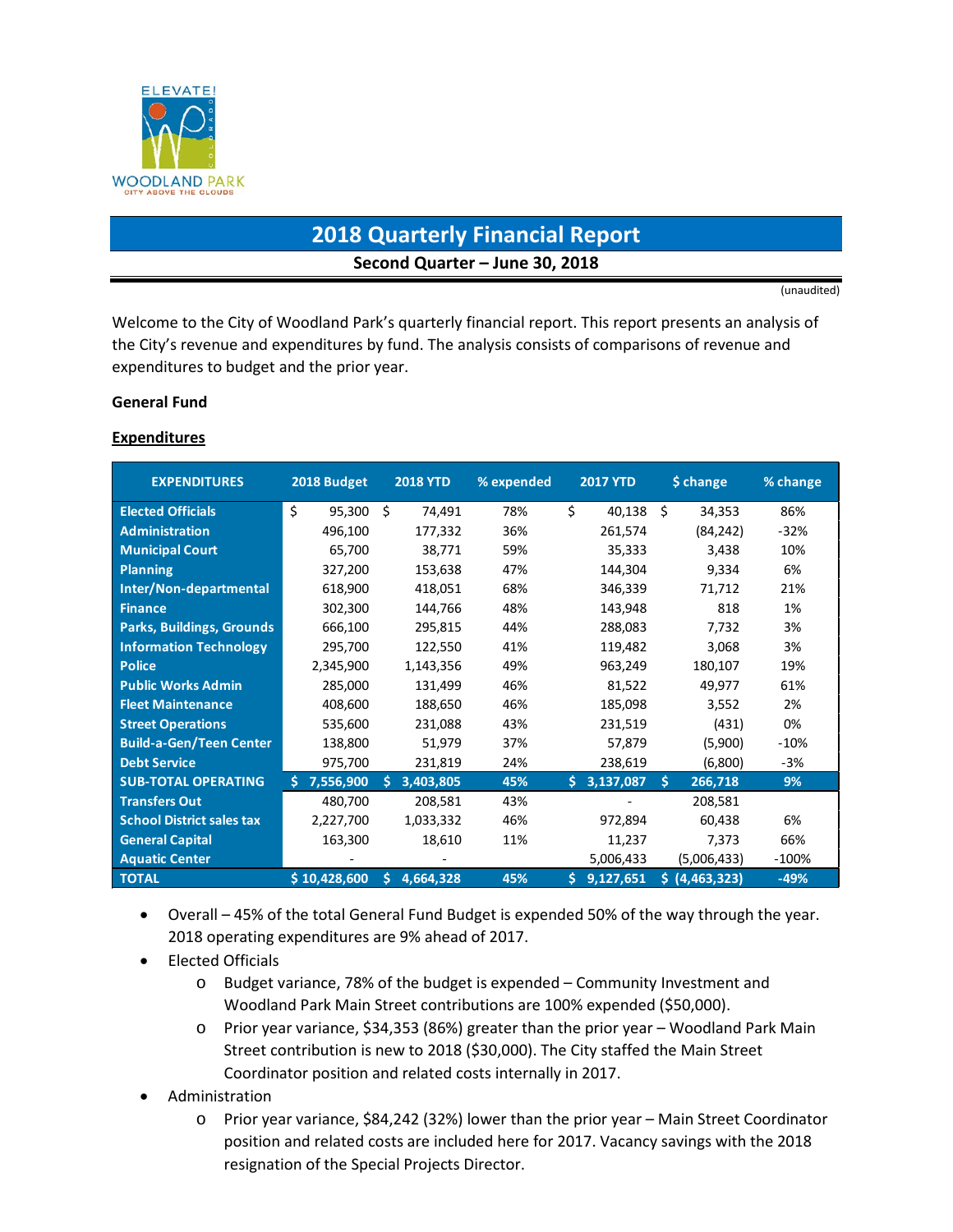- Inter/Non-departmental
	- o Budget variance, 68% expended Legal Services is 92% expended primarily due to legal costs associated with the hiring of the City Manager and DDA litigation. The budget for legal services is \$130,000 and \$119,752 has been expended. Certain other expenditures are fully paid at the beginning of the year including subscriptions/dues, property/casualty insurance, and County Treasurer property tax collection fees.
	- o Prior year variance, \$71,712 (21%) greater Legal services is \$119,752 compared to \$50,236.
- Police
	- o Prior year variance, \$180,107 (19%) greater reduction in vacant positions compared to 2017.
- Public Works Admin
	- $\circ$  Prior year variance, \$49,977 (61%) greater \$16,160 for 2017 on-call engineering services not billed until April 2018. PW Director position was vacant from Feb-July in 2017.
- Transfers out
	- o Prior year variance, \$208,581 greater transfer to new Culture and Recreation Fund started in late 2017.

### **Revenues**

- SEE TABLE BELOW
- Overall 56% of the total General Fund Budget is received 50% of the way through the year. 2018 revenues are 1% ahead of 2017. Excluding donations and transfers, revenues are 6% ahead of the prior year.
- Property tax
	- $\circ$  Budget variance, 96% of budget received Property tax is due by June 15; therefore, the majority of property tax is collected during the first half of the year.
- Lodging tax
	- o Budget variance, 38% received The majority of lodging tax revenue is received from mid-May through mid-October.
	- o Prior year variance, 12% increase
- Construction use tax
	- o Budget variance, 126% received Revenue was conservatively budgeted and building activity is exceeding those projections.
	- o Prior year variance, 219% greater Building activity is significantly greater than 2017.

|                           | # permits issued |      | permit valuation |           |  |            |  |
|---------------------------|------------------|------|------------------|-----------|--|------------|--|
|                           | 2017             | 2018 | 2017             |           |  | 2018       |  |
| single-family residential | 12               | 37   |                  | 4.330.209 |  | 11.776.123 |  |
| lnew commercial           |                  |      |                  | 900.642   |  | 35.081.944 |  |

- Business license revenue
	- o Budget variance, 95% received business license renewal is due at beginning of year.
- E911 PSAP funding
	- o Prior year variance, \$80,000 received E911 did not provide jurisdictions dispatcher funding in 2017.
- Severance tax
	- $\circ$  Budget variance, 0% received severance tax is typically received in September.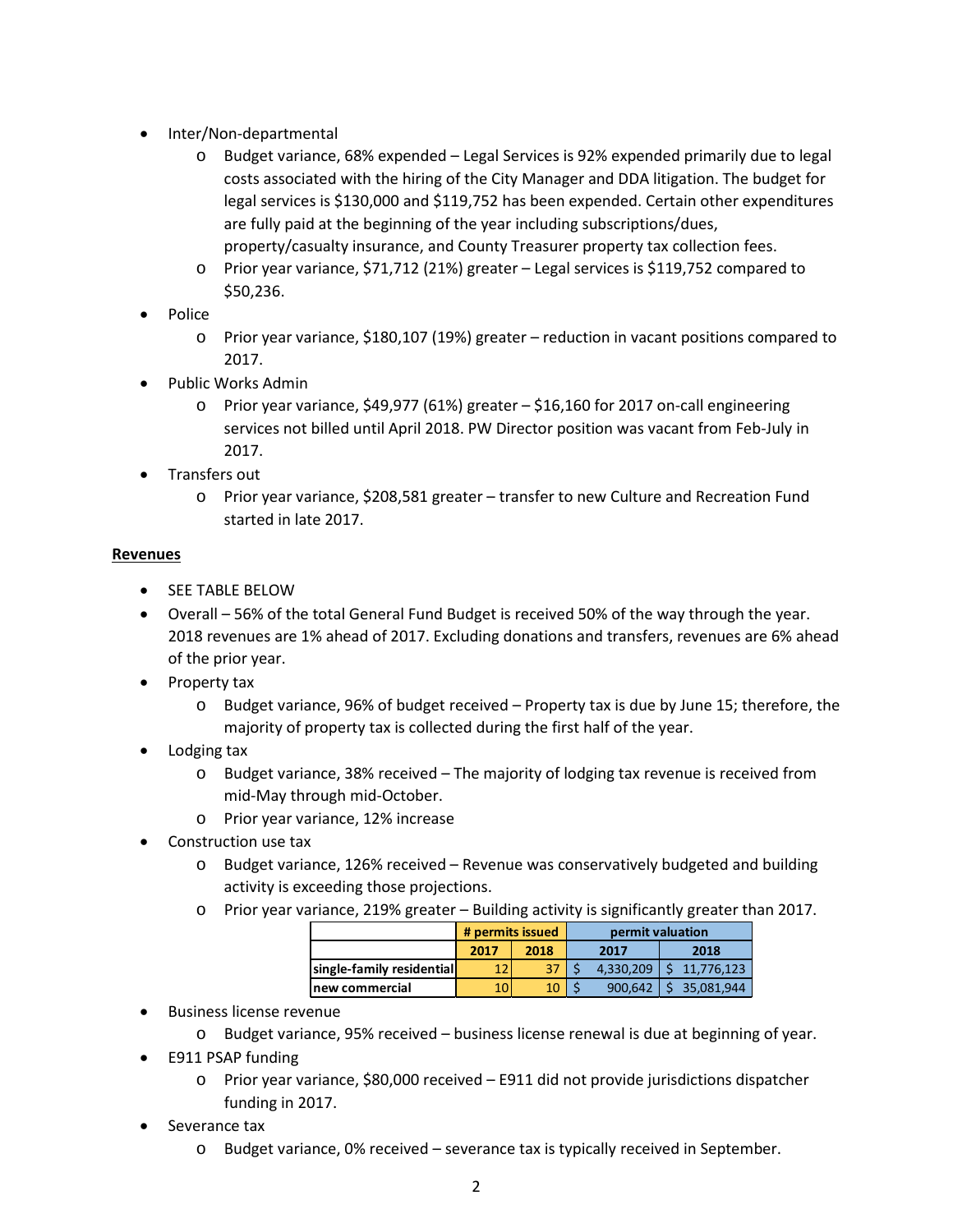| <b>REVENUE</b>                      | 2018 Budget     | <b>2018 YTD</b>                 | ℅<br>received | 2017 YTD                 | \$ change    | % change |
|-------------------------------------|-----------------|---------------------------------|---------------|--------------------------|--------------|----------|
| <b>Taxes</b>                        |                 |                                 |               |                          |              |          |
| property tax                        | \$<br>1,689,500 | $\ddot{\varsigma}$<br>1,627,259 | 96%           | \$<br>1,613,863          | \$<br>13,396 | 1%       |
| specific ownership tax              | 219,800         | 112,743                         | 51%           | 111,010                  | 1,734        | 2%       |
| sales tax - 2%                      | 3,942,000       | 1,832,822                       | 46%           | 1,717,005                | 115,816      | 7%       |
| sales tax - school district - 1.09% | 2,227,700       | 1,033,332                       | 46%           | 972,894                  | 60,438       | 6%       |
| lodging tax                         | 181,200         | 68,317                          | 38%           | 61,028                   | 7,289        | 12%      |
| vehicle use tax                     | 198,700         | 89,116                          | 45%           | 86,750                   | 2,365        | 3%       |
| construction use tax                | 70,000          | 88,166                          | 126%          | 27,626                   | 60,540       | 219%     |
| franchise/occupation tax            | 292,900         | 158,354                         | 54%           | 160,843                  | (2,489)      | $-2%$    |
| <b>Total Taxes</b>                  | 8,821,800       | 5,010,109                       | 57%           | 4,751,019                | 259,090      | 5%       |
| <b>Licenses and Permits</b>         |                 |                                 |               |                          |              |          |
| <b>business licenses</b>            | 100,000         | 94,933                          | 95%           | 95,115                   | (183)        | 0%       |
| other licenses/permits              | 4,400           | 1,863                           | 42%           | 2,554                    | (691)        | $-27%$   |
| <b>Total Licenses and Permits</b>   | 104,400         | 96,795                          | 93%           | 97,669                   | (874)        | $-1%$    |
| Intergovernmental                   |                 |                                 |               |                          |              |          |
| highway user tax                    | 297,200         | 145,317                         | 49%           | 143,086                  | 2,231        | 2%       |
| <b>E911 PSAP funding</b>            | 160,000         | 80,000                          | 50%           | $\overline{\phantom{a}}$ | 80,000       |          |
| road and bridge                     | 21,700          | 10,704                          | 49%           | 10,549                   | 155          | 1%       |
| conservation trust                  | 78,300          | 44,521                          | 57%           | 35,320                   | 9,202        | 26%      |
| motor vehicle registration          | 34,900          | 16,820                          | 48%           | 10,415                   | 6,405        | 61%      |
| cigarette tax                       | 17,000          | 5,043                           | 30%           | 4,718                    | 324          | 7%       |
| severance tax                       | 122,100         |                                 | 0%            |                          |              |          |
| drug prevention SRO                 | 55,900          | 18,488                          | 33%           | 18,616                   | (128)        | $-1%$    |
| other intergovermental              |                 | 2,988                           |               | 8,956                    | (5,968)      | $-67%$   |
| <b>Total Intergovernmental</b>      | 787,100         | 323,880                         | 41%           | 231,660                  | 92,221       | 40%      |
| <b>Charges for Services</b>         |                 |                                 |               |                          |              |          |
| court fees                          | 6,200           | 6,650                           | 107%          | 2,885                    | 3,765        | 131%     |
| police fees                         | 96,200          | 20,259                          | 21%           | 18,739                   | 1,520        | 8%       |
| planning fees                       | 46,200          | 25,408                          | 55%           | 61,582                   | (36, 174)    | $-59%$   |
| <b>building fees</b>                | 20,200          | 10,134                          | 50%           | 9,070                    | 1,064        | 12%      |
| public works fees                   | 5,000           | 2,673                           | 53%           | 11,222                   | (8, 549)     | $-76%$   |
| build-a-generation/teen center      | 7,400           | 2,791                           | 38%           |                          | 2,791        |          |
| cemetery fees                       | 15,000          | 9,661                           | 64%           | 9,258                    | 402          | 4%       |
| <b>Total Charges for Services</b>   | 196,200         | 77,575                          | 40%           | 112,756                  | (35, 182)    | $-31%$   |
| <b>Fines and Forfeitures</b>        | 20,700          | 38,387                          | 185%          | 7,630                    | 30,757       | 403%     |
| <b>Other</b>                        |                 |                                 |               |                          |              |          |
| investment earnings                 | 19,400          | 4,327                           | 22%           | 10,372                   | (6,046)      | $-58%$   |
| grants/contributions/donations      | 80,400          | 97,252                          | 121%          | 201,456                  | (104, 204)   | $-52%$   |
| <b>DDA</b> loan                     | 75,000          |                                 | 0%            | 70,000                   | (70,000)     | $-100%$  |
| vendor fee                          | 131,400         | 49,694                          | 38%           | 46,817                   | 2,878        | 6%       |
| miscellaneous                       | 41,500          | 77,846                          | 188%          | 54,574                   | 23,271       | 43%      |
| <b>Total Other</b>                  | 347,700         | 229,119                         | 66%           | 383,219                  | (154, 100)   | $-40%$   |
| <b>Transfers In</b>                 | 405,800         | 187,190                         | 46%           | 323,200                  | (136, 010)   | $-42%$   |
| <b>Total</b>                        | \$10,683,700    | \$5,963,054                     | 56%           | 5,907,153<br>\$.         | \$<br>55,902 | 1%       |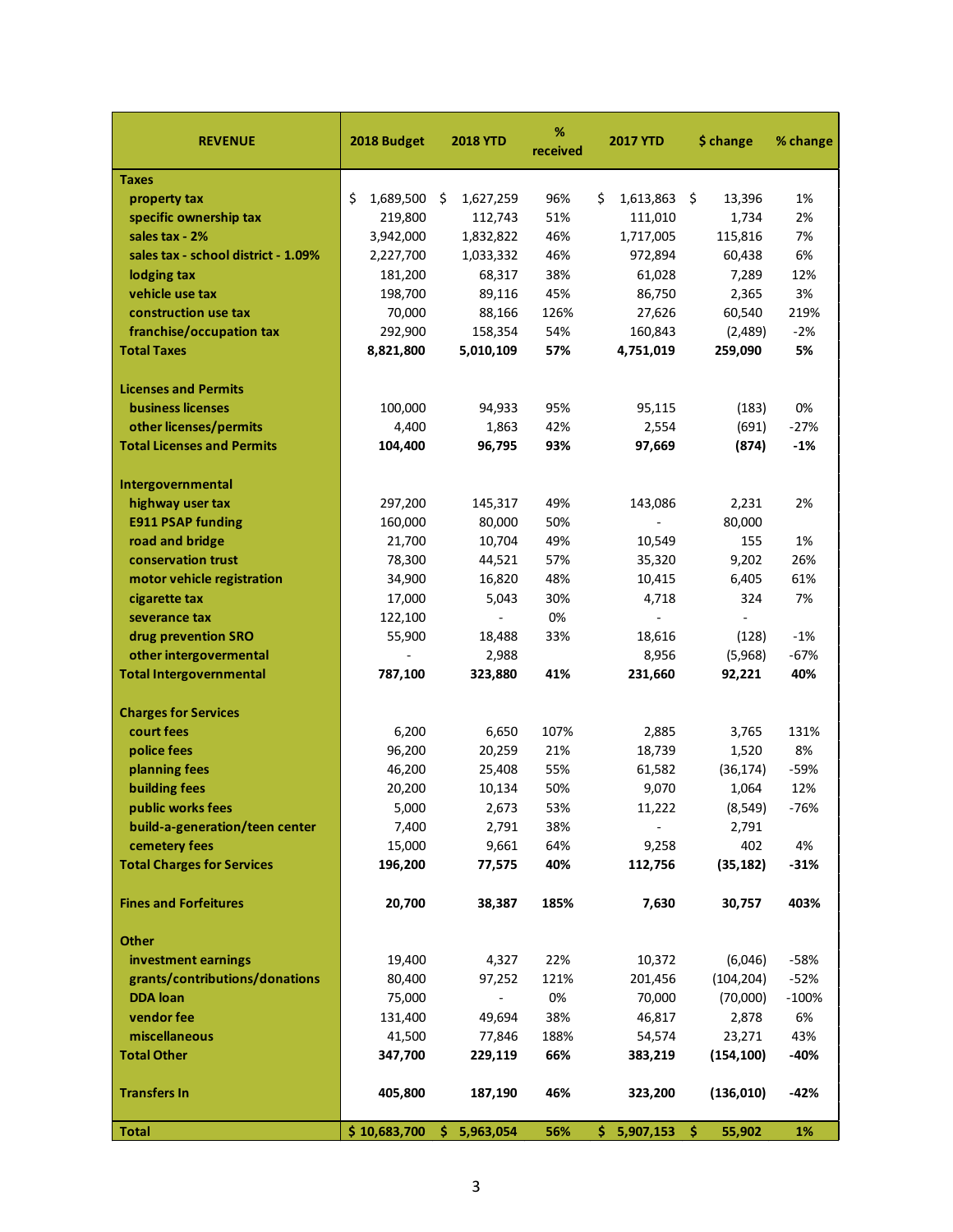At the end of the first half of the year, the fund balance in the General Fund is \$3,317,965. Of this, \$1,854,732 is estimated unrestricted/unassigned.

| <b>General Fund Summary</b> | budget          | <b>2018 YTD</b> | % received/<br>expended |
|-----------------------------|-----------------|-----------------|-------------------------|
|                             |                 |                 |                         |
| beginning fund balance      | \$2,019,239     | \$2,019,239     |                         |
| revenue                     | 10,683,700      | 5,963,054       | 56%                     |
| expenditures                | 10,428,600      | 4,664,328       | 45%                     |
| ending fund balance         | \$2,274,339     | \$3,317,965     |                         |
|                             |                 |                 |                         |
| fund balance designations   |                 |                 |                         |
| nonspendable                | \$<br>1,133,933 | \$1.133.933     |                         |
| restricted for emergencies  | 329,300         | 329,300         |                         |
| unrestricted, unassigned    | 811,106         | 1,854,732       |                         |
| ending fund balance         | 2,274,339       | \$3,317,965     |                         |
|                             |                 |                 |                         |

### **Culture and Recreation Fund**

| <b>CULTURE AND RECREATION FUND</b> | 2018 Budget |         | <b>2018 YTD</b> |         | % received/<br>expended | <b>2017 YTD</b> |    | \$ change | % change |  |
|------------------------------------|-------------|---------|-----------------|---------|-------------------------|-----------------|----|-----------|----------|--|
| <b>Revenue</b>                     |             |         |                 |         |                         |                 |    |           |          |  |
| <b>Parks and Recreation</b>        | \$          | 101,100 | S.              | 49,995  | 49%                     | \$<br>51,607    | -Ŝ | (1,612)   | -3%      |  |
| <b>Woodland Aquatic Center</b>     |             | 538,300 |                 | 195,142 | 36%                     |                 |    | 195,142   |          |  |
| <b>Cultural Center</b>             |             | 31,000  |                 | 17,856  | 58%                     | 15,096          |    | 2,760     | 18%      |  |
| <b>Transfer In</b>                 |             | 475,300 |                 | 208,581 | 44%                     |                 |    | 208,581   |          |  |
| <b>Total Revenue</b>               | \$1,145,700 |         | \$.             | 471,574 | 41%                     | \$<br>66,703    | \$ | 404,871   | 607%     |  |
|                                    |             |         |                 |         |                         |                 |    |           |          |  |
| <b>Expenditures</b>                |             |         |                 |         |                         |                 |    |           |          |  |
| <b>Parks and Recreation</b>        | \$          | 326,700 | Ŝ.              | 123,601 | 38%                     | \$<br>127,906   | Ŝ. | (4,305)   | $-3%$    |  |
| <b>Woodland Aquatic Center</b>     |             | 663,400 |                 | 304,267 | 46%                     |                 |    | 304,267   |          |  |
| <b>Cultural Center</b>             |             | 125,600 |                 | 43,706  | 35%                     | 50,196          |    | (6,490)   | $-13%$   |  |
| <b>Total Expenditures</b>          | \$1,115,700 |         | \$.             | 471,574 | 42%                     | \$<br>178,102   | S  | 293,472   | 165%     |  |
|                                    |             |         |                 |         |                         |                 |    |           |          |  |
|                                    |             |         |                 |         |                         |                 |    |           |          |  |

- This is a new fund created in 2017 to account for Parks, Recreation and Cultural activities. Parks, Recreation and Cultural Center were accounted for in the General Fund prior to 2017.
- Revenues are 41% received one-half of the way through the year.
- Parks and Recreation budget is 38% expended with 49% of budgeted revenues received. Revenue covers 40% of expenditures and a \$73,606 transfer from the General Fund covers the balance.
- Cultural Center budget is 35% expended with 58% of budgeted revenues received. Revenue covers 41% of expenditures and a \$25,850 transfer from the General Fund covers the balance.
- Woodland Aquatic Center budget is 46% expended with 36% of budgeted revenues received. Revenue coverage is 64% and a \$109,125 transfer from the General Fund covers the balance.
	- o Gas and Electric utility costs are significantly higher than projected and budgeted. The budget is \$55,000. To date, \$56,630 has already been expended.
	- o Excluding utilities, 41% of the budget is expended.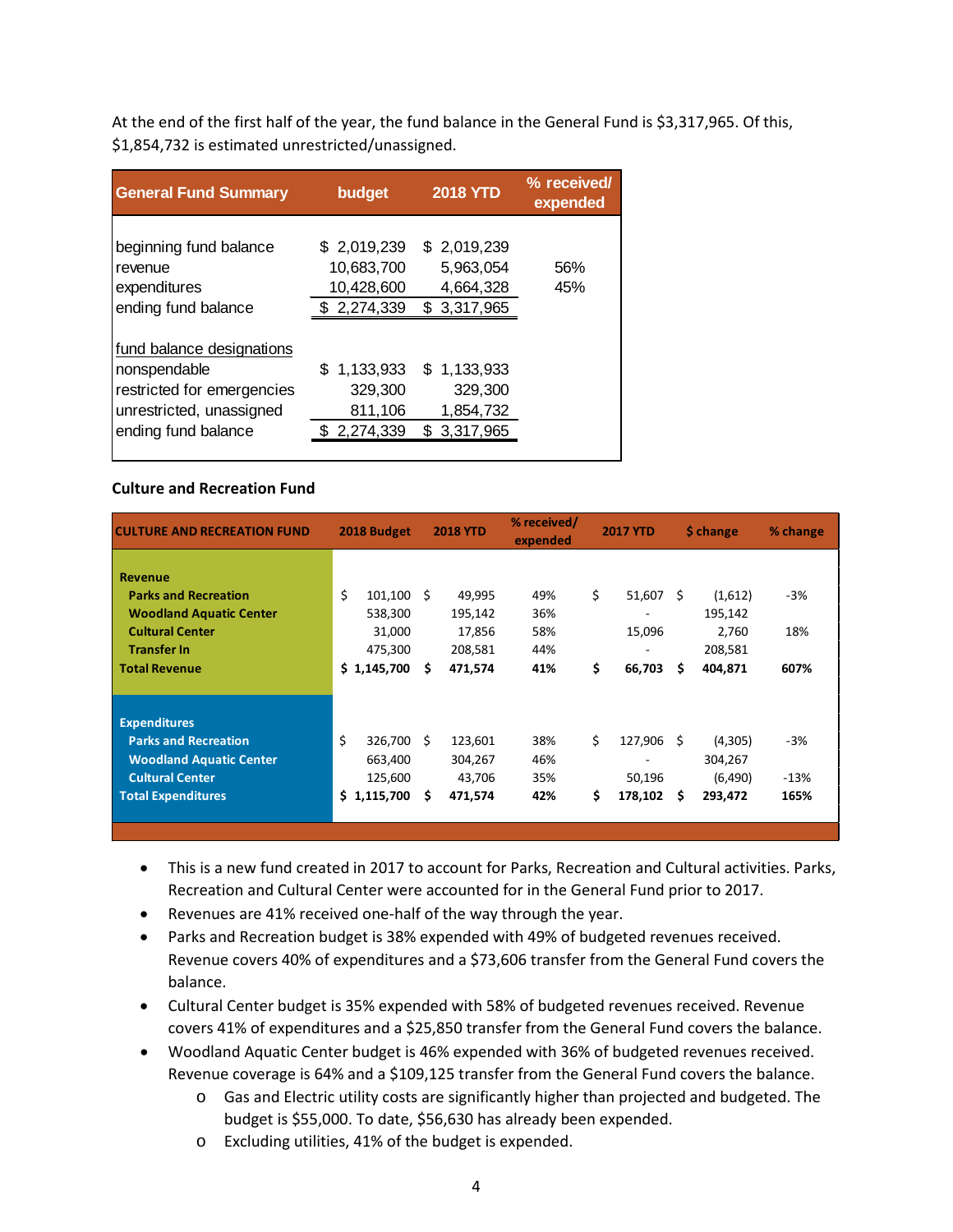| <b>WOODLAND AQUATIC CENTER</b> | <b>Budget</b> | <b>2018 YTD</b> | % rec/exp |
|--------------------------------|---------------|-----------------|-----------|
| <b>Revenue</b>                 |               |                 |           |
| <b>Learn to Swim Program</b>   | \$<br>48,700  | 28,271          | 58%       |
| <b>Fitness Programs</b>        | 48,700        | 11,711          | 24%       |
| <b>Sports Programs</b>         | 1,000         |                 | 0%        |
| <b>Silver Sneakers Program</b> |               | 2,165           |           |
| <b>Daily Use Fees</b>          | 124,900       | 54,906          | 44%       |
| <b>Pass and Punch Cards</b>    | 305,200       | 84,077          | 28%       |
| <b>Merchandise Sales</b>       | 2,000         | 2,406           | 120%      |
| <b>Facility Rentals</b>        | 5,000         | 10,406          | 208%      |
| <b>Special Events</b>          | 2,000         |                 | 0%        |
| <b>Other Charges</b>           | 800           |                 | 0%        |
| <b>Contributions/Donations</b> |               | 1,200           |           |
| <b>Total</b>                   | \$<br>538,300 | \$<br>195,142   | 36%       |
| <b>Expenditures</b>            |               |                 |           |
| <b>Salary and Benefits</b>     | \$<br>514,800 | \$<br>216,110   | 42%       |
| <b>Purchased Services</b>      | 53,400        | 15,222          | 29%       |
| <b>Utilities</b>               | 55,000        | 56,630          | 103%      |
| <b>Supplies</b>                | 40,200        | 16,305          | 41%       |
| <b>Total</b>                   | \$<br>663,400 | \$<br>304,267   | 46%       |

At the end of the first half, the fund balance in the Culture and Recreation Fund is \$93,047. Of this, \$85,003 is non-spendable inventory leaving \$8,044 unrestricted/unassigned.

| <b>Culture and Recreation</b><br><b>Fund Summary</b>                     | budget                                           | <b>2018 YTD</b>                             | % received/<br>expended |
|--------------------------------------------------------------------------|--------------------------------------------------|---------------------------------------------|-------------------------|
| beginning fund balance<br>revenue<br>expenditures<br>ending fund balance | S<br>93.047<br>1,145,700<br>1,115,700<br>123,047 | 93,047<br>S<br>471,574<br>471,574<br>93,047 | 41%<br>42%              |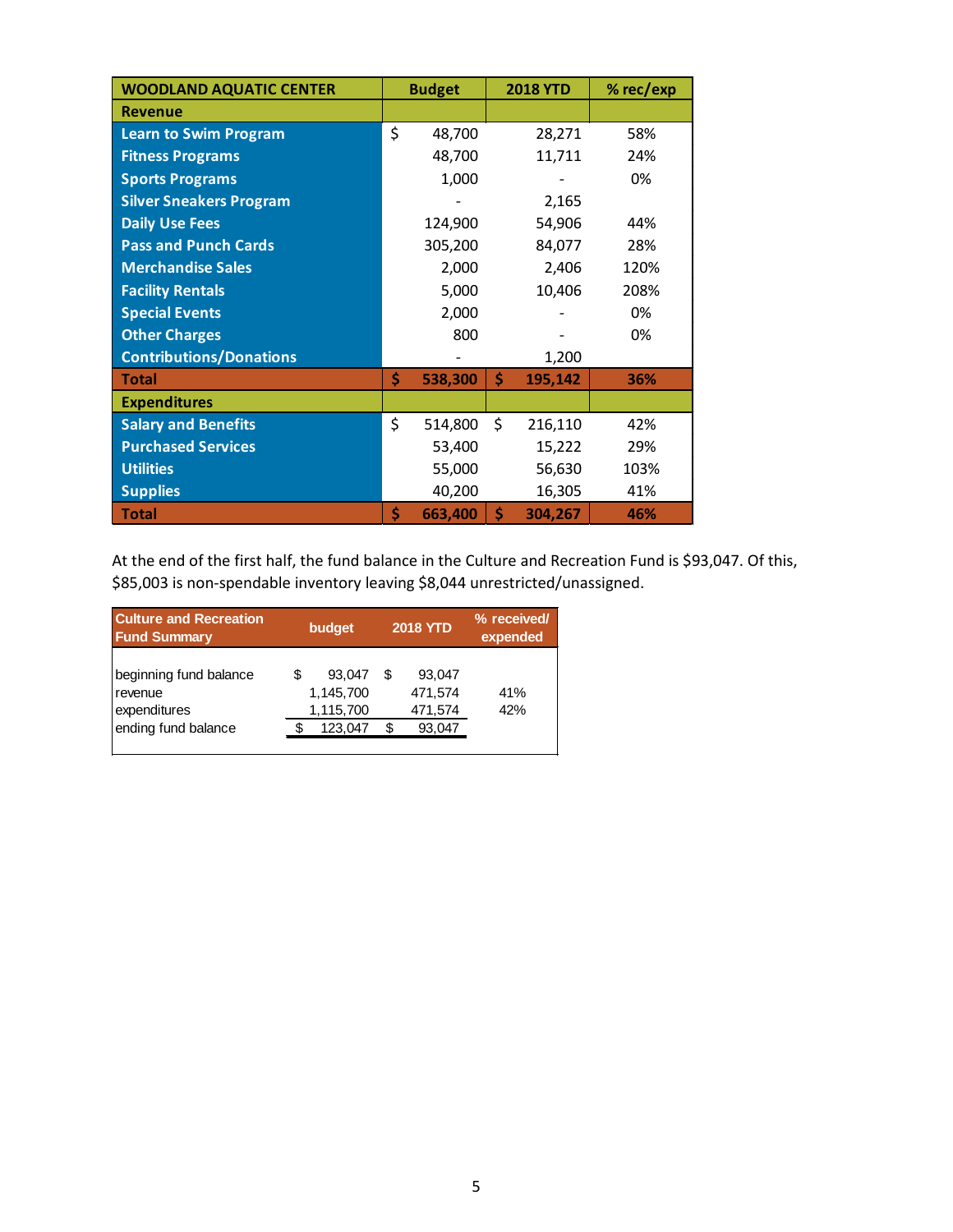### **Street Capital Improvement Fund**

| <b>STREET CAPITAL IMPROVEMENT</b><br><b>FUND</b> | 2018 Budget         |     | <b>2018 YTD</b> | % received/<br>expended | <b>2017 YTD</b> |         | \$ change |            | % change |
|--------------------------------------------------|---------------------|-----|-----------------|-------------------------|-----------------|---------|-----------|------------|----------|
|                                                  |                     |     |                 |                         |                 |         |           |            |          |
| Revenue                                          |                     |     |                 |                         |                 |         |           |            |          |
| sales tax - 1%                                   | 1,971,000<br>Ś.     | Ŝ.  | 916,411         | 46%                     | \$              | 858,503 | Ŝ.        | 57,908     | 7%       |
| transportation capital fees                      | 6,100               |     | 49,565          | 813%                    |                 | 13,193  |           | 36,372     | 276%     |
| vendor fee - sales tax                           | 65,700              |     | 31,600          | 48%                     |                 | 29,872  |           | 1,728      | 6%       |
| grant                                            | 240,000             |     |                 | 0%                      |                 |         |           |            |          |
| other                                            | 3,100               |     | 14,657          | 473%                    |                 | 17,431  |           | (2,774)    | $-16%$   |
| <b>Total Revenue</b>                             | \$2,285,900         |     | \$1,012,233     | 44%                     | \$              | 918,999 | \$        | 93,234     | 10%      |
|                                                  |                     |     |                 |                         |                 |         |           |            |          |
|                                                  |                     |     |                 |                         |                 |         |           |            |          |
| <b>Expenditures</b>                              |                     |     |                 |                         |                 |         |           |            |          |
| street paving improvements                       | Ś<br>$1,618,600$ \$ |     | 8,745           | 1%                      |                 |         | \$        | 8,745      |          |
| street repairs/maintenance                       | 54,600              |     | 12,779          | 23%                     |                 | 9,345   |           | 3,434      | 37%      |
| street restriping                                | 52,100              |     | 3,515           | 7%                      |                 |         |           | 3,515      |          |
| trail repairs/maintenance                        | 30,000              |     |                 | 0%                      |                 | 26,981  |           | (26, 981)  | $-100%$  |
| parking lot repair/maintenance                   | 25,700              |     |                 | 0%                      |                 |         |           |            |          |
| drainage improvements                            |                     |     |                 |                         |                 | 13,745  |           | (13, 745)  | $-100%$  |
| sidewalk improvements                            | 290,000             |     |                 | 0%                      |                 |         |           |            |          |
| machinery/equipment                              | 30,000              |     | 2,500           | 8%                      |                 | 2,500   |           |            | 0%       |
| transfers out                                    | 307,100             |     | 62,840          | 20%                     |                 | 158,950 |           | (96, 110)  | $-60%$   |
| <b>Total Expenditures</b>                        | \$2,408,100         | \$. | 90,379          | 4%                      | \$              | 211,521 | \$        | (121, 142) | $-57%$   |
|                                                  |                     |     |                 |                         |                 |         |           |            |          |

- Sales tax 7% ahead of the prior year.
- Expenditures capital projects start later in the year.

The Street Capital Improvement Fund ending fund balance as of June 30 is \$1,263,519.

| <b>Street Capital</b><br><b>Improvements Fund</b><br><b>Summary</b>      | <b>2018 YTD</b><br>budget                    |                                                  |           |  |
|--------------------------------------------------------------------------|----------------------------------------------|--------------------------------------------------|-----------|--|
| beginning fund balance<br>revenue<br>expenditures<br>ending fund balance | 341,665<br>2,285,900<br>2,408,100<br>219,465 | 341,665<br>S<br>1,012,233<br>90,379<br>1,263,519 | 44%<br>4% |  |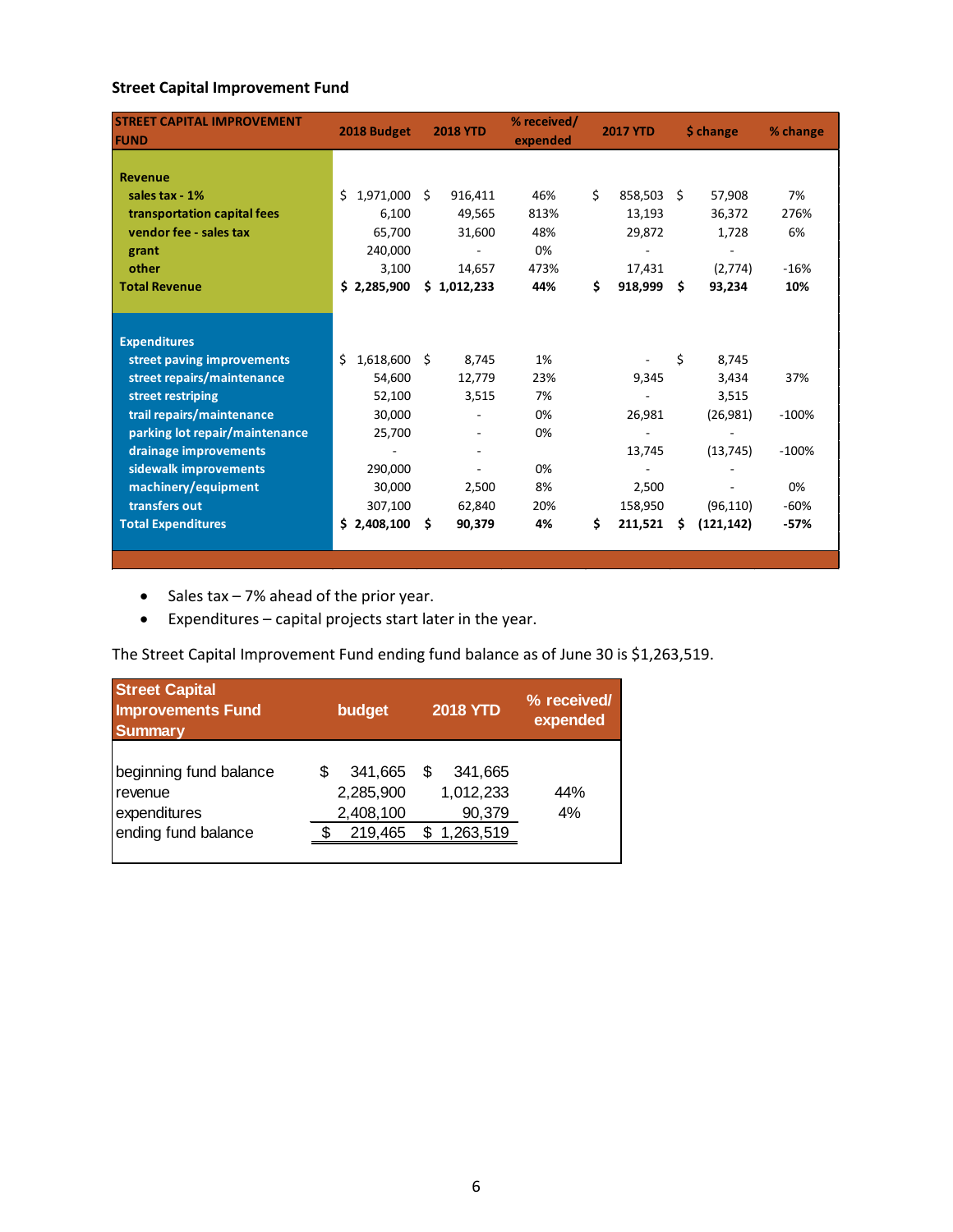| <b>STORMWATER MANAGEMENT</b><br><b>FUND</b>                                                                                |          | 2018 Budget                                    |          | <b>2018 YTD</b>                                                | % received/<br>expended         |          | <b>2017 YTD</b>                             |          | \$ change                           | % change                 |
|----------------------------------------------------------------------------------------------------------------------------|----------|------------------------------------------------|----------|----------------------------------------------------------------|---------------------------------|----------|---------------------------------------------|----------|-------------------------------------|--------------------------|
| <b>Revenue</b><br>drainage user charges<br>drainage capital impact fees<br>interest<br>transfer in<br><b>Total Revenue</b> | \$<br>\$ | 138,000<br>16,600<br>300<br>150,000<br>304,900 | -Ś<br>\$ | 56,220<br>46,469<br>295<br>$\overline{\phantom{a}}$<br>102,984 | 41%<br>280%<br>98%<br>0%<br>34% | \$<br>\$ | $55,851$ \$<br>28,168<br>120<br>۰<br>84,139 | \$       | 369<br>18,301<br>175<br>-<br>18,845 | 1%<br>65%<br>146%<br>22% |
| <b>Expenditures</b><br>debt service<br>drainage improvements<br><b>Total Expenditures</b>                                  | \$<br>\$ | 343,300<br>343,300                             | \$<br>\$ | $\overline{\phantom{a}}$<br>1,024<br>1,024                     | 0%<br>0%                        | \$<br>\$ | 5,810<br>5,810                              | Ŝ.<br>\$ | (5,810)<br>1,024<br>(4,786)         | $-100%$<br>$-82%$        |

### **STORMWATER MANAGEMENT FUND (FORMERLY DRAINAGE DEBT SERVICE FUND)**

• Drainage user charges and capital impact fees were used to repay debt prior to 2018. The outstanding debt matured in 2017 and the funds will now be used for drainage improvements.

The Stormwater Management Fund ending fund balance as of June 30 is \$176,895.

| <b>Stormwater Management</b><br><b>Fund Summary</b>                      |     | budget                                 |   | <b>2018 YTD</b>                       | % received/<br>expended |
|--------------------------------------------------------------------------|-----|----------------------------------------|---|---------------------------------------|-------------------------|
| beginning fund balance<br>revenue<br>expenditures<br>ending fund balance | \$. | 74.935<br>304,900<br>343,300<br>36,535 | S | 74.935<br>102,984<br>1,024<br>176,895 | 34%<br>0%               |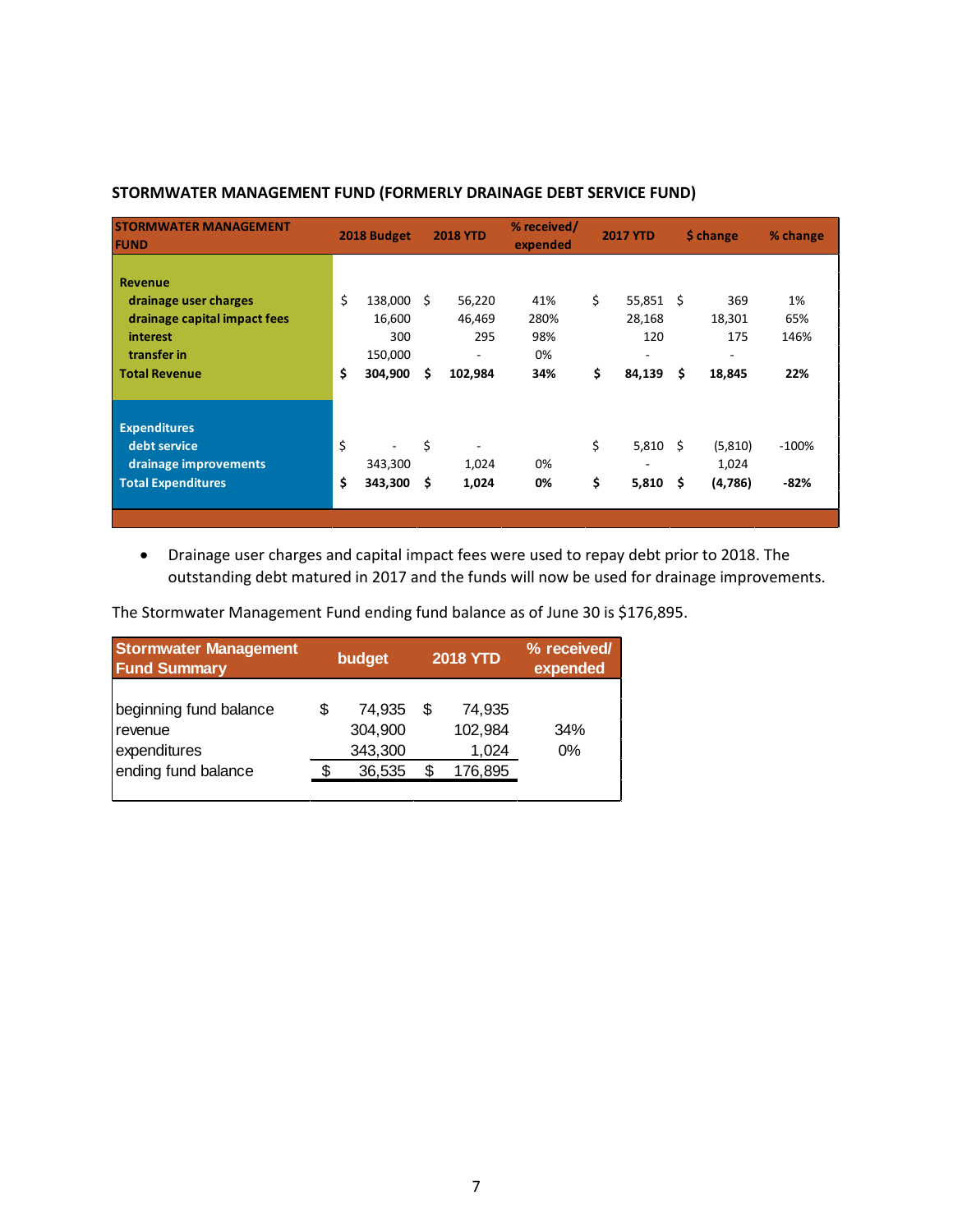# **Water Utility Fund**

| <b>WATER UTILITY FUND</b>        | 2018 Budget     |    | <b>2018 YTD</b> | % received/<br>expended | <b>2017 YTD</b> |             | \$ change |           | % change |
|----------------------------------|-----------------|----|-----------------|-------------------------|-----------------|-------------|-----------|-----------|----------|
|                                  |                 |    |                 |                         |                 |             |           |           |          |
| <b>Revenue</b>                   |                 |    |                 |                         |                 |             |           |           |          |
| water operations                 | Ś.<br>1,590,300 | Ŝ. | 783,609         | 49%                     | \$              | 648,527     | Ŝ.        | 135,082   | 21%      |
| water capital                    | 351,900         |    | 339,974         | 97%                     |                 | 352,755     |           | (12,781)  | $-4%$    |
| water rights                     | 9.500           |    | 8,296           | 87%                     |                 | 7,760       |           | 536       | 7%       |
| <b>Total Revenue</b>             | \$1,951,700     |    | \$1,131,879     | 58%                     |                 | \$1,009,042 | \$        | 122,837   | 12%      |
|                                  |                 |    |                 |                         |                 |             |           |           |          |
| <b>Expenditures</b>              |                 |    |                 |                         |                 |             |           |           |          |
| administration                   | Ś.<br>323,600   | Ŝ. | 119,526         | 37%                     | \$              | 142,836     | Ŝ.        | (23, 310) | $-16%$   |
| water treatment operations       | 742,700         |    | 252,318         | 34%                     |                 | 245,892     |           | 6,426     | 3%       |
| field services                   | 264,300         |    | 110,196         | 42%                     |                 | 122,708     |           | (12,512)  | $-10%$   |
| utility billing/customer service | 61,300          |    | 30,156          | 49%                     |                 | 25,629      |           | 4,527     | 18%      |
| capital outlay                   |                 |    |                 |                         |                 |             |           |           |          |
| water distribution improvements  | 600,000         |    | 113,337         | 19%                     |                 |             |           | 113,337   |          |
| water system engineering         | 800,000         |    | 12,890          | 2%                      |                 | 3,155       |           | 9,735     | 309%     |
| equipment                        | 81,700          |    | 540             | 1%                      |                 |             |           | 540       |          |
| debt service                     | 59.400          |    | 29,655          | 50%                     |                 | 29,655      |           |           | 0%       |
| water rights                     | 18,000          |    | 3,063           | 17%                     |                 | 1,750       |           | 1,313     | 75%      |
| <b>Total Expenditures</b>        | \$2,951,000     | \$ | 671,681         | 23%                     | \$              | 571,625     | \$.       | 100,056   | 18%      |
|                                  |                 |    |                 |                         |                 |             |           |           |          |
|                                  |                 |    |                 |                         |                 |             |           |           |          |

The Water Utility Fund ending fund balance as of June 30 is \$4,424,218.

| <b>Water Utility Fund</b><br><b>Summary</b>                                    | budget                                               | <b>2018 YTD</b>                                  | % received/<br>expended |  |  |
|--------------------------------------------------------------------------------|------------------------------------------------------|--------------------------------------------------|-------------------------|--|--|
| beginning funds available<br>revenue<br>expenditures<br>ending funds available | \$3,964,020<br>1,951,700<br>2,951,000<br>\$2,964,720 | \$3,964,020<br>1,131,879<br>671,681<br>4,424,218 | 58%<br>23%              |  |  |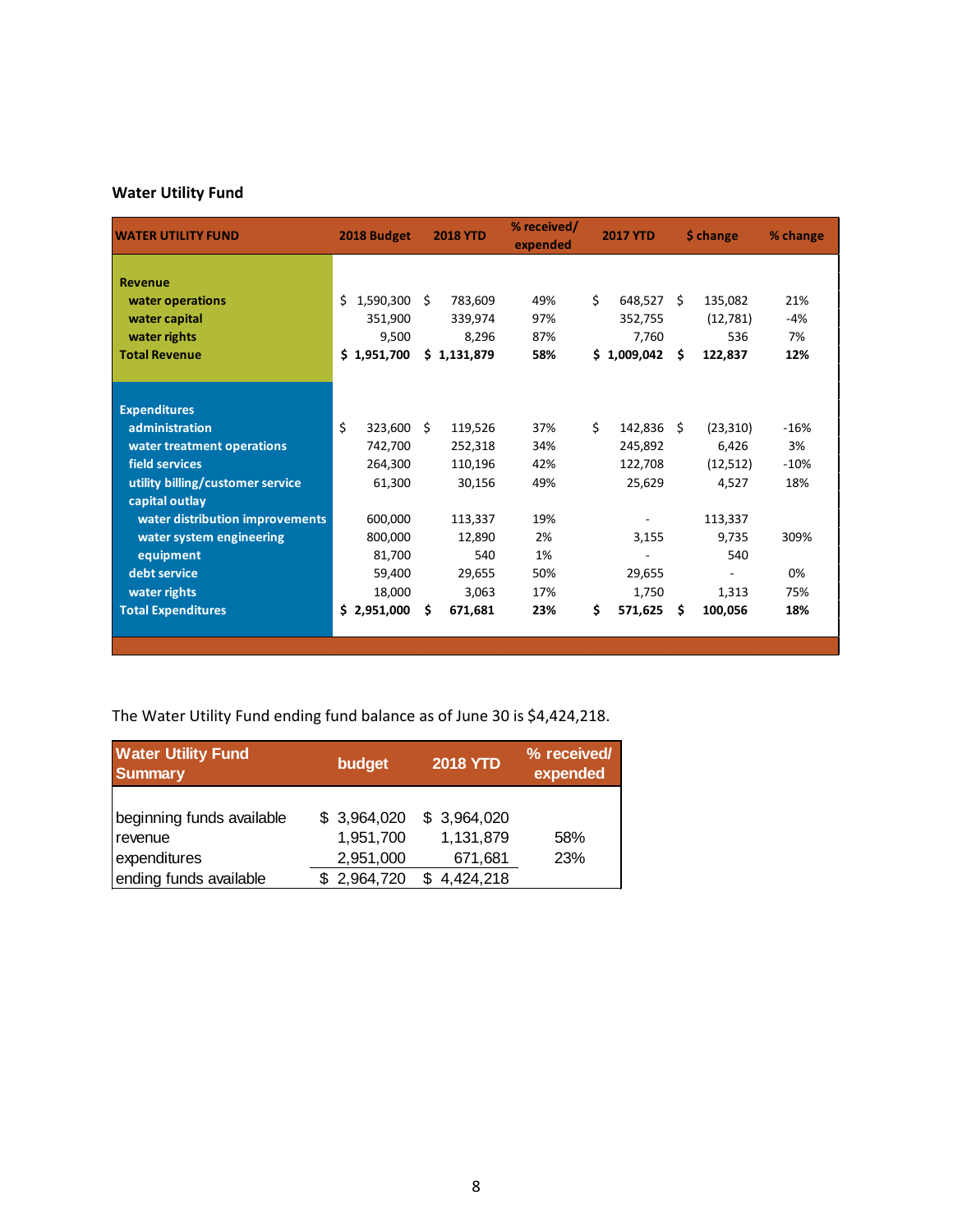# **Wastewater Utility Fund**

| <b>WASTEWATER UTILITY FUND</b>          | 2018 Budget     | <b>2018 YTD</b> | % received/<br>expended | <b>2017 YTD</b> | \$ change       | % change |
|-----------------------------------------|-----------------|-----------------|-------------------------|-----------------|-----------------|----------|
| <b>Revenue</b><br>wastewater operations | Ś.<br>1,042,000 | Ŝ.<br>504,305   | 48%                     | \$<br>481,071   | Ŝ.<br>23,234    | 5%       |
| wastewater capital                      | 714,300         | 444,933         | 62%                     | 431,622         | 13,311          | 3%       |
| <b>Total Revenue</b>                    | \$1,756,300     | Ś.<br>949,238   | 54%                     | \$<br>912,693   | 36,545<br>Ŝ.    | 4%       |
|                                         |                 |                 |                         |                 |                 |          |
| <b>Expenditures</b>                     |                 |                 |                         |                 |                 |          |
| administration                          | Ś.<br>198,100   | Ŝ.<br>84,013    | 42%                     | Ś.<br>103,479   | Ŝ.<br>(19, 466) | $-19%$   |
| wastewater treatment operations         | 689,900         | 279,364         | 40%                     | 280,581         | (1,217)         | 0%       |
| field services                          | 127,000         | 53,796          | 42%                     | 56,259          | (2, 463)        | $-4%$    |
| utility billing/customer service        | 32,100          | 16,413          | 51%                     | 13,806          | 2,607           | 19%      |
| capital outlay                          |                 |                 |                         |                 |                 |          |
| treatment plant expansion               | 2,122,300       | 1,500,771       | 71%                     | 1,424,047       | 76,724          | 5%       |
| other improvements                      | 90,000          |                 | 0%                      |                 |                 |          |
| machinery/equipment                     | 57,000          | 540             | 1%                      | 100,392         | (99, 852)       | -99%     |
| debt service                            | 492,400         | 246,067         | 50%                     | 243,242         | 2,825           | 1%       |
| <b>Total Expenditures</b>               | \$3,808,800     | \$2,180,964     | 57%                     | \$2,221,806     | (40, 842)<br>S  | $-2%$    |
|                                         |                 |                 |                         |                 |                 |          |

The Wastewater Utility Fund ending fund balance as of June 30 is \$5,018,262.

| <b>Wastewater Utility Fund</b><br><b>Summary</b>                              | budget                                             | <b>2018 YTD</b>                                  | % received/<br>expended |
|-------------------------------------------------------------------------------|----------------------------------------------------|--------------------------------------------------|-------------------------|
| beginning funds available<br>revenue<br>expenditures<br>ending fund available | \$6,249,988<br>1,756,300<br>3,808,800<br>4,197,488 | \$6,249,988<br>949,238<br>2,180,964<br>5,018,262 | 54%<br>57%              |